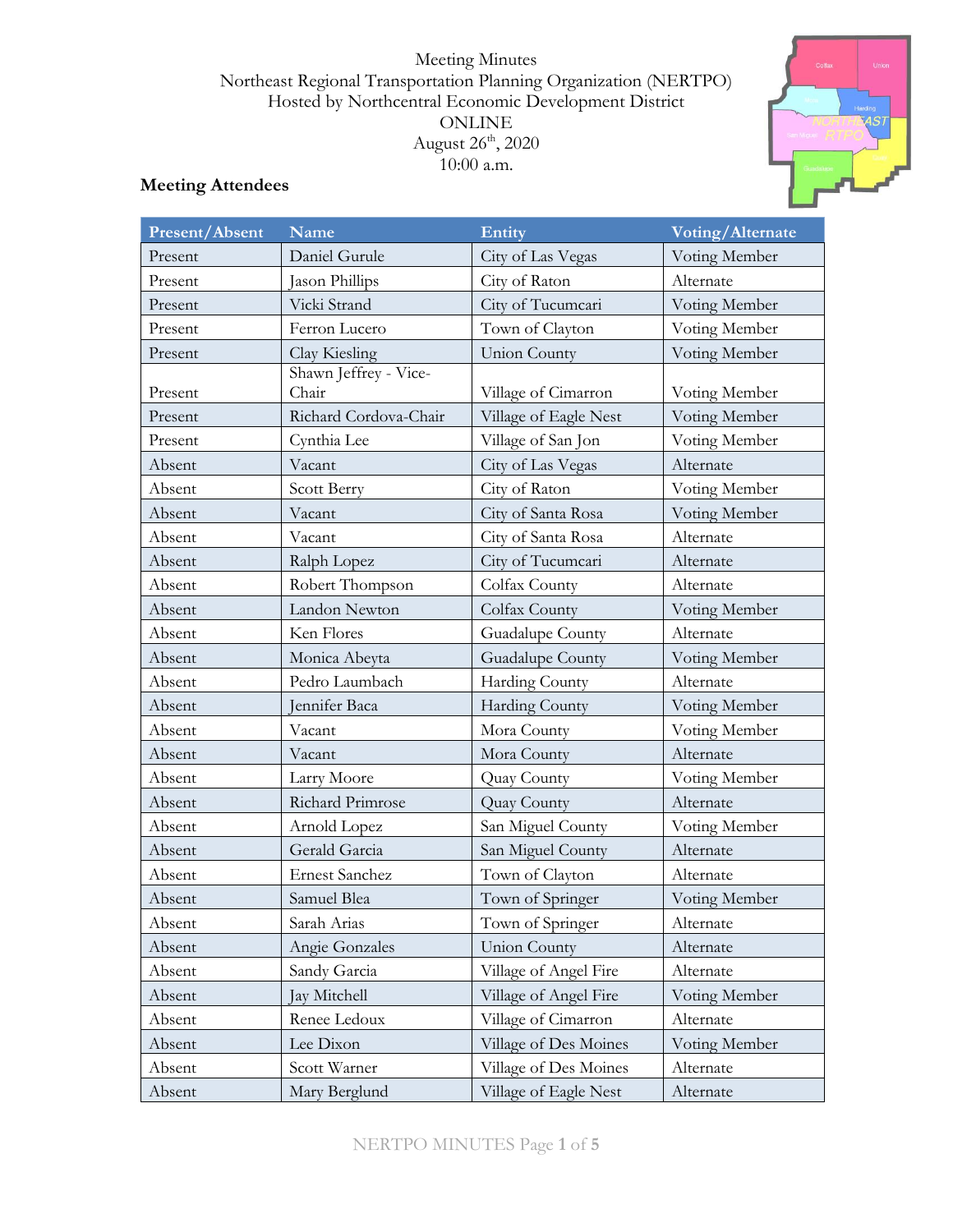| Absent | Diane Brown           | Village of Folsom      | Voting Member |         | Union      |
|--------|-----------------------|------------------------|---------------|---------|------------|
| Absent | Mike Schoonover       | Village of Folsom      | Alternate     |         |            |
| Absent | Mignon Saddoris       | Village of Grenville   | Voting Member | Harding | <b>AST</b> |
| Absent | Lynn Wiseman          | Village of Grenville   | Alternate     |         |            |
| Absent | Anita Allen           | Village of House       | Voting Member |         |            |
| Absent | Sherwin W. Martin     | Village of House       | Alternate     |         |            |
| Absent | Scott Parnell         | Village of Logan       | Voting Member |         |            |
| Absent | <b>Russell Feerer</b> | Village of Logan       | Alternate     |         |            |
| Absent | Don Flynn             | Village of Maxwell     | Voting Member |         |            |
| Absent | Joanna Taylor         | Village of Maxwell     | Alternate     |         |            |
| Absent | Daniela Johnson       | Village of Mosquero    | Voting Member |         |            |
| Absent | Connie Cook           | Village of Mosquero    | Alternate     |         |            |
| Absent | Vacant                | Village of Pecos       | Alternate     |         |            |
| Absent | Telesfor Benavidez    | Village of Pecos       | Voting Member |         |            |
| Absent | Donna Sue Milson      | Village of Roy         | Voting Member |         |            |
| Absent | Matthew Baca          | Village of Roy         | Alternate     |         |            |
| Absent | Wade Lane             | Village of San Jon     | Alternate     |         |            |
| Absent | Laudente Quintana     | Village of Wagon Mound | Voting Member |         |            |
| Absent | Nora Sanchez          | Village of Wagon Mound | Alternate     |         |            |
|        |                       |                        |               |         |            |

Planners and NMDOT Present

John Herrera – NMDOT District 4 Samantha Sandoval – NMDOT District 4 Travis Martinez – NMDOT District 4 Joseph Moriarty, AICP – NMDOT Planning Division Steve Fischer – Northcentral NM Economic Development District (NCNMEDD) Vincent M. Soule – Eastern Plains Council of Governments (EPCOG) Lesah Sedillo – NCNMEDD Kasey Miller – NMDOT Environmental

Guests Present

Joe Kiley – Ports-2-Plains Raymond Mondragon - EPCOG

### **I. Call to Order**

The Meeting was called to order at 10:05 AM by Chairman Cordova.

#### **II. Pledge of Allegiance/New Mexico State Flag**

The Pledge of Allegiance and the salute to the New Mexico State Flag was led by Vice-Chairwoman Shawn Jeffrey.

#### **III. Welcome**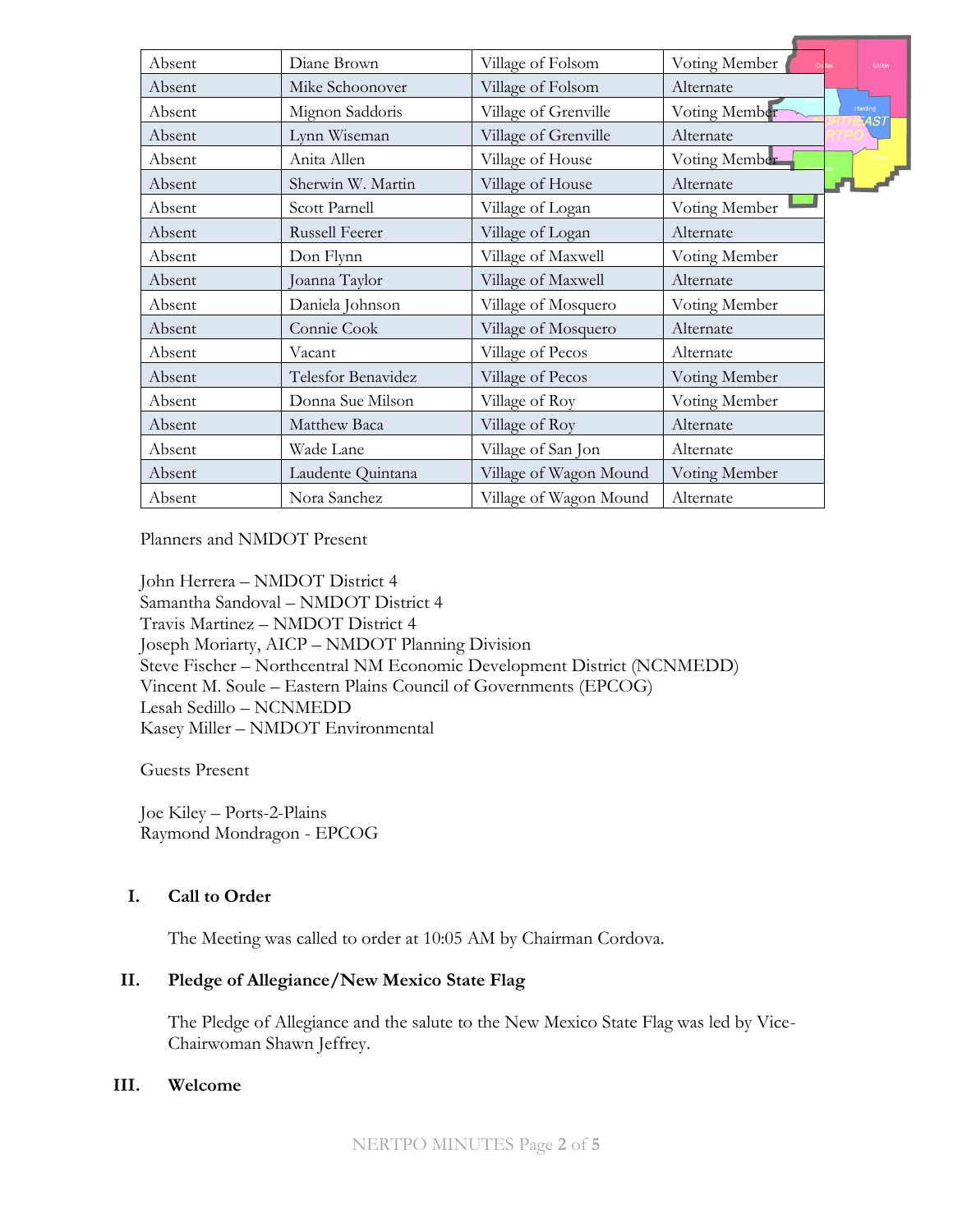Chairman Cordova welcomed everyone to the meeting.

### **IV. Approval of Agenda**

Motion to accept the agenda as presented: Cynthia Lee – Village of San Jon Second: Daniel Gurule – City of Las Vegas With all voting gin the affirmative – MOTION CARRIES.



## **V. Approval of Minutes** (July – EPCOG <ZOOM>)

Motion to accept the minutes with on noted change ("gave" to "have" in item VIII): Richard Cordova – Village of Eagle Nest Second: Cynthia Lee – Village of San Jon With all voting in the affirmative – MOTION CARRIES.

### **VI. Election of Officers** (NERTPO members)

Motion to nominate Richard Cordova of Eagle Nest as Chairman: Jason Phillips – City of Raton Second: Cynthia Lee – Village of San Jon With all voting in the affirmative – MOTION CARRIES

Motion to nominate Shawn Jeffrey of Cimarron as Vice-Chair: Jason Phillips – City of Raton Second: Cynthia Lee – San Jon With all voting in the affirmative – MOTION CARRIES.

**VII. NMDOT District Four Update/ NMDOT Staff** (Mr. David Trujillo-District Four Engineer and Staff)

District 4 reminded members that LGRF need to be sent in with match waiver and agreements. Forms for Capital Outlay has changed. The district appreciates the patience of the members as they transition.

Travis Martinez introduced himself as the new Public Information Officer of District 4. Mr. Martinez told members that he is willing to help where he can.

Joe Moriarty gave the following updates:

- NMDOT website is updated
- TLPA has a new location on the website o Under the business icon
- Upcoming Federal Fiscal Year RWPs have been accepted by FHWA
	- o Documents for COGs should be released soon so a NTP may be issued
- NM 2045 update is in it's second phase
	- o Estimating mid-2021 to complete
	- o Logistics of RTPOs in the plan are to be discussed at the upcoming RTPO roundtable discussion on September 17<sup>th</sup>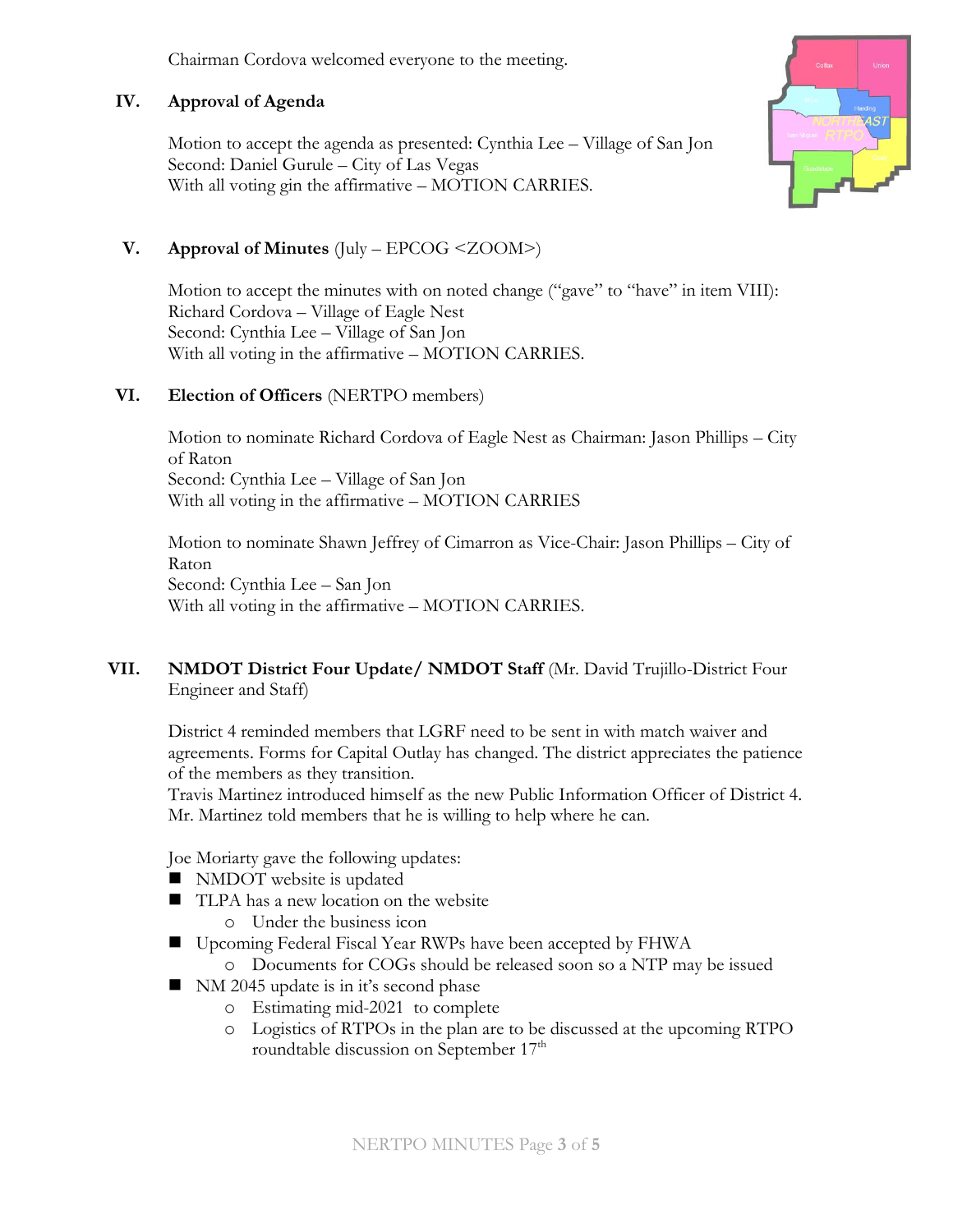## **VIII. Presentation: Environmental Level of Effort** (Ms. Kasey Miller – NMDOT Environmental)

Ms. Miller gave an overview of the Level of Effort form and the various reasons and processes of the department.

It was noted on the Level of Effort form that #7 should be detailed.

Pictures can be provided for large projects and especially drainage projects.

Ms. Miller stated that she may be contacted for information at [Kasey.Miller@state.nm.us](mailto:Kasey.Miller@state.nm.us) (505) 470-4156.

## **IX.** Presentation: Ports-2-Plains

Mr. Joe Kiley presented a brief update on the Ports-2-Plains corridor. He stated that the Texas study done on the corridor showed 76% ROI for Texas. In general, there is a 2.4 cost benefit ratio.

TX and NM are in support of the project.

Mr. Kiley does not foresee a transportation bill to pass until the next congress. A NM economic study will be conducted.

# **X. Discussion/Action: RTIPR, State Project List** (NERTPO Members/Planners)

NERTPO planners went over the current list and offered members the opportunity to remove projects that have been funded. It was ultimately decided that the decision should be made in the next meeting after the members whose projects are on the RTIPR and could be removed have made it clear that it is ok to do.

# **XI. Discussion:** Regional Plan Update (NERTPO Planners)

The survey is out for the plan. Members were encouraged to share and do the survey. The more outreach, the better. The survey will guide the plan updates.

# **XII. Discussion**: Project Status update (Local Government Members)

Eagle Nest stated that their water project is 75% complete. A park project is 50% complete. Fishermans Lane is 40% complete.

San Jon has completed a light project.

All other members reported general advancements on projects are being made.

# **XIII. Update from the NERTPO Planners/Program Managers**

Steve Fischer informed members about upcoming conferences and the data sources that will be used for the RTP updates.

Vincent Soule informed members that EPCOG is in the process of hiring a new planner and other employees. A new planner should be in place soon.

Lesah Sedillo reminded members to stay up-to-date on the CPMS and to submit their ICIPs in a timely manner.